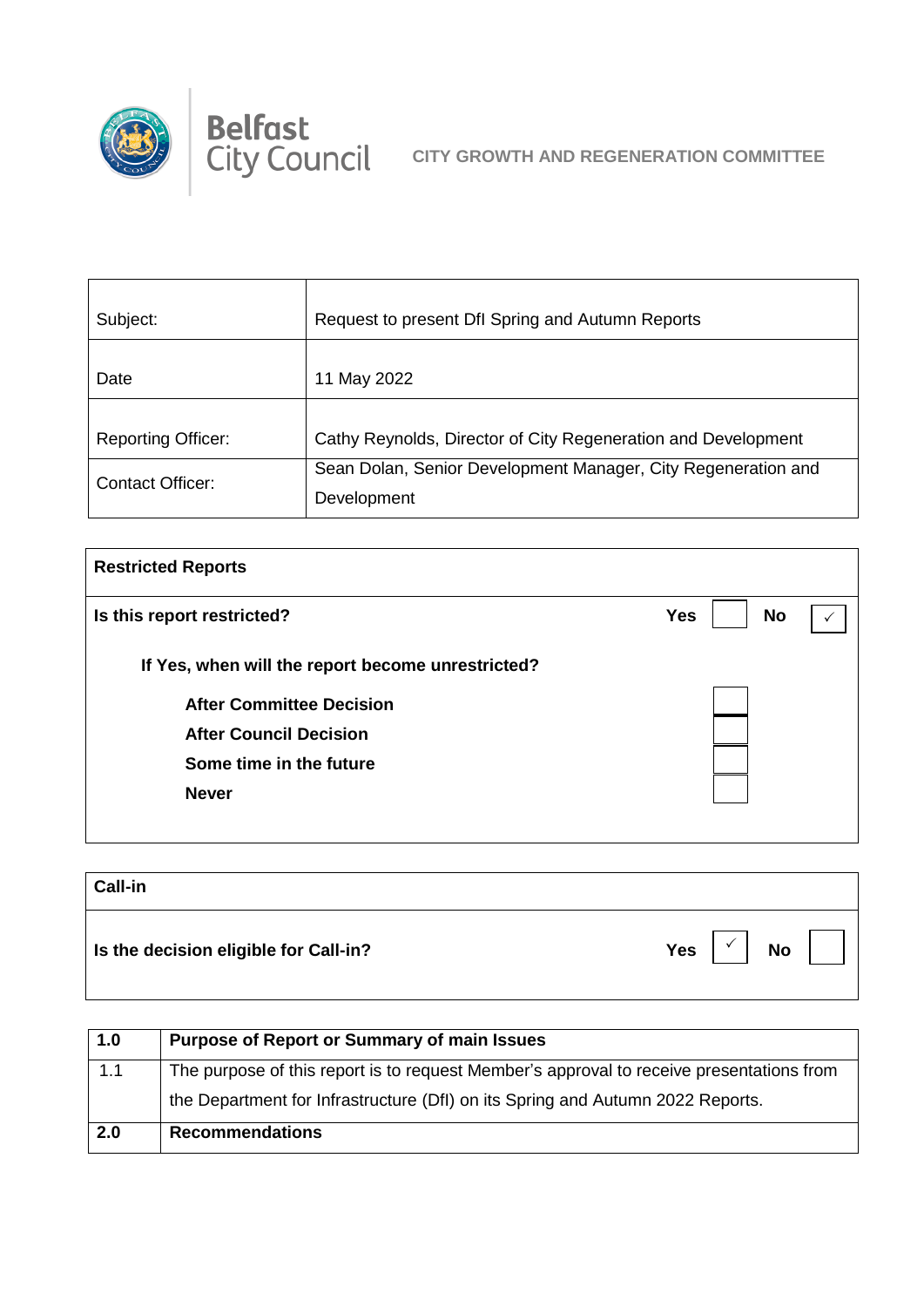| 2.1 | The Members of Committee are asked to:                                                                                                                                                                                                                                                                                                                                                                                                                                                                                                                                                                                                                                                              |
|-----|-----------------------------------------------------------------------------------------------------------------------------------------------------------------------------------------------------------------------------------------------------------------------------------------------------------------------------------------------------------------------------------------------------------------------------------------------------------------------------------------------------------------------------------------------------------------------------------------------------------------------------------------------------------------------------------------------------|
|     | Agree to receive presentations from DfI on their Spring and Autumn 2022 reports<br>I.<br>at the Special meetings of the City Growth and Regeneration Committee on 22 <sup>nd</sup><br>June 2022 and 26 <sup>th</sup> October 2022 respectively.<br>ΙΙ.<br>Consider any strategic city infrastructure questions to put to Dfl at the proposed<br>presentation of the Spring Report on 22 <sup>nd</sup> June 2022.<br>III.<br>Agree to delegate authority to officers to schedule future Dfl Spring and Autumn<br>reports at Special meetings of the City Growth and Regeneration Committee.                                                                                                          |
| 3.0 | <b>Main report</b>                                                                                                                                                                                                                                                                                                                                                                                                                                                                                                                                                                                                                                                                                  |
|     | <b>Background</b>                                                                                                                                                                                                                                                                                                                                                                                                                                                                                                                                                                                                                                                                                   |
| 3.1 | The Department for Infrastructure have requested permission to present their Spring and<br>Autumn 2022 Infrastructure Report to the Special Meeting of the CG&R Committee on the<br>22 <sup>nd</sup> June 2022 and 26 <sup>th</sup> October 2022 respectively. This request is in keeping with the Dfl<br>bi-annual reports to the Council on works completed and proposed works of the                                                                                                                                                                                                                                                                                                             |
|     | Department. Going forward Members are asked to delegate authority to officers to schedule<br>the future Dfl Spring and Autumn Reports at Special meetings of the CG&R Committee.                                                                                                                                                                                                                                                                                                                                                                                                                                                                                                                    |
|     | A number of areas of focus have previously been raised with the Department in relation to<br>the roads and sustainable and active travel networks, and the partnership working model<br>required across the statutory and civic leaderships to deliver infrastructure within a place-<br>making priority aligned to the Belfast Agenda and A Bolder Vision for Belfast.                                                                                                                                                                                                                                                                                                                             |
|     | <b>Key Issues</b>                                                                                                                                                                                                                                                                                                                                                                                                                                                                                                                                                                                                                                                                                   |
| 3.2 | Bolder Vision & Belfast Metropolitan Transport Plan (BMTP): A Bolder Vision for<br>Belfast is nearing the final stages of completion which will see the publication of a strategy<br>and ancillary action plan in Autumn 2022. The strategy will propose a number of Key<br>Moves, and the emerging Action Plan will be strongly informed and enabled by the Belfast<br>Metropolitan Transport Plan (BMTP) and the Local Development Strategy (LDP) which<br>remains in draft form pending the publication of the PAC report following independent<br>examination in 2021. Given the importance of the BMTP it would be helpful to have a<br>confirmed timeline for its completion and publication. |